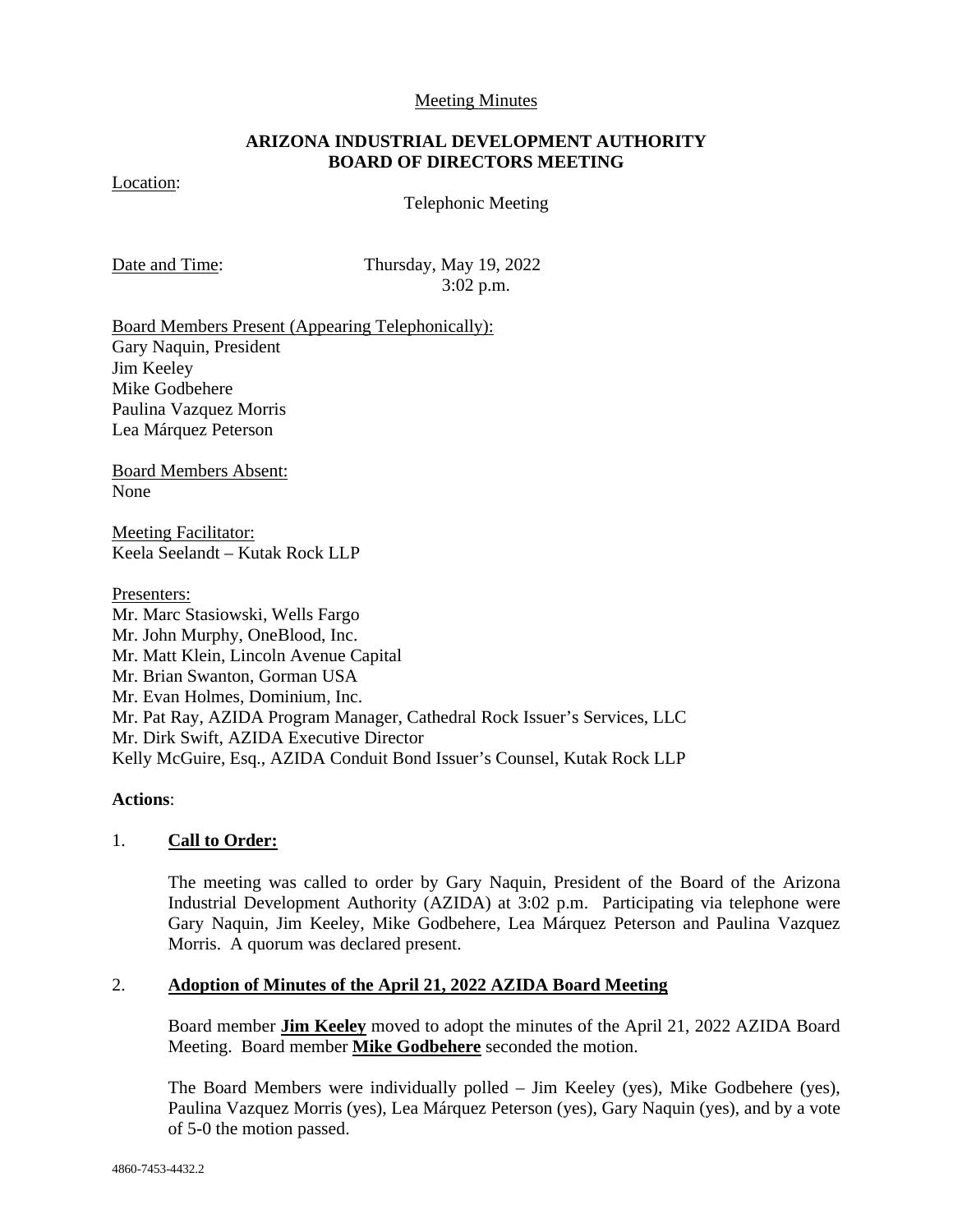### 3. **Agenda Items Considered:**

### *Presentation, Discussion & Adoption*

*Approval of Resolution No. 2022-16 – Granting final approval of not-to-exceed \$10,000,000 of Revenue Bonds (Southwest Behavioral Health Services, Inc. Project), Series 2022, to be*  issued in one or more tax exempt and/or taxable series, for the benefit of Southwest *Behavioral Health Services, Inc.* 

Marc Stasiowski of Wells Fargo gave a summary of the proposed project and offered to entertain questions from the Board.

Board member **Lea Márquez Peterson** motioned to approve Resolution No. 2022-16 as presented. Board member **Jim Keeley** seconded the motion.

The Board Members were individually polled – Jim Keeley (yes), Mike Godbehere (yes), Paulina Vazquez Morris (yes), Lea Márquez Peterson (yes), Gary Naquin (yes), and by a vote of 5-0 the motion passed.

## *Presentation, Discussion & Adoption*

*Approval of Resolution No. 2022-17 – Granting final approval of not-to-exceed \$10,200,000 of Health Care Facilities Revenue Bond (OneBlood, Inc. Project), Series 2022, to be issued in one tax exempt series, for the benefit of OneBlood, Inc.* 

John Murphy of OneBlood, Inc. gave a summary of the project and offered to entertain questions from the Board. Board member Gary Naquin asked Mr. Murphy to elaborate on the joint venture OneBlood, Inc. has with Arizona companies. Mr. Murphy indicated that the joint venture and ties to Arizona have been in place for decades and includes Creative Testing Services in Scottsdale, Vitalant, and the American Red Cross.

Board member **Mike Godbehere** motioned to approve Resolution No. 2022-17 as presented. Board member **Lea Márquez Peterson** seconded the motion.

The Board Members were individually polled – Jim Keeley (yes), Mike Godbehere (yes), Paulina Vazquez Morris (yes), Lea Márquez Peterson (yes), Gary Naquin (yes), and by a vote of 5-0 the motion passed.

# *Presentation, Discussion & Adoption*

*Approval of Resolution No. 2022-18 – Granting preliminary approval of not-to-exceed \$65,000,000 of multifamily housing revenue bonds, notes, or other obligations (Cottonwood Ranch Apartments Project), Series 2022, to be issued in one or more tax exempt and/or taxable series, for the benefit of Cottonwood Ranch GP LLC.* 

Matt Klein, Lincoln Avenue Capital, gave a summary of the project and offered to entertain questions from the Board. Board member **Mike Godbehere** asked for details on the timeframe / timeline for the project. Mr. Klein said the current plan is to close in late fourth quarter 2022 or early first quarter 2023, with construction during 2023 and a planned completion by mid-2024.

Board member **Jim Keeley** motioned to approve Resolution No. 2022-18 as presented. Board member **Mike Godbehere** seconded the motion.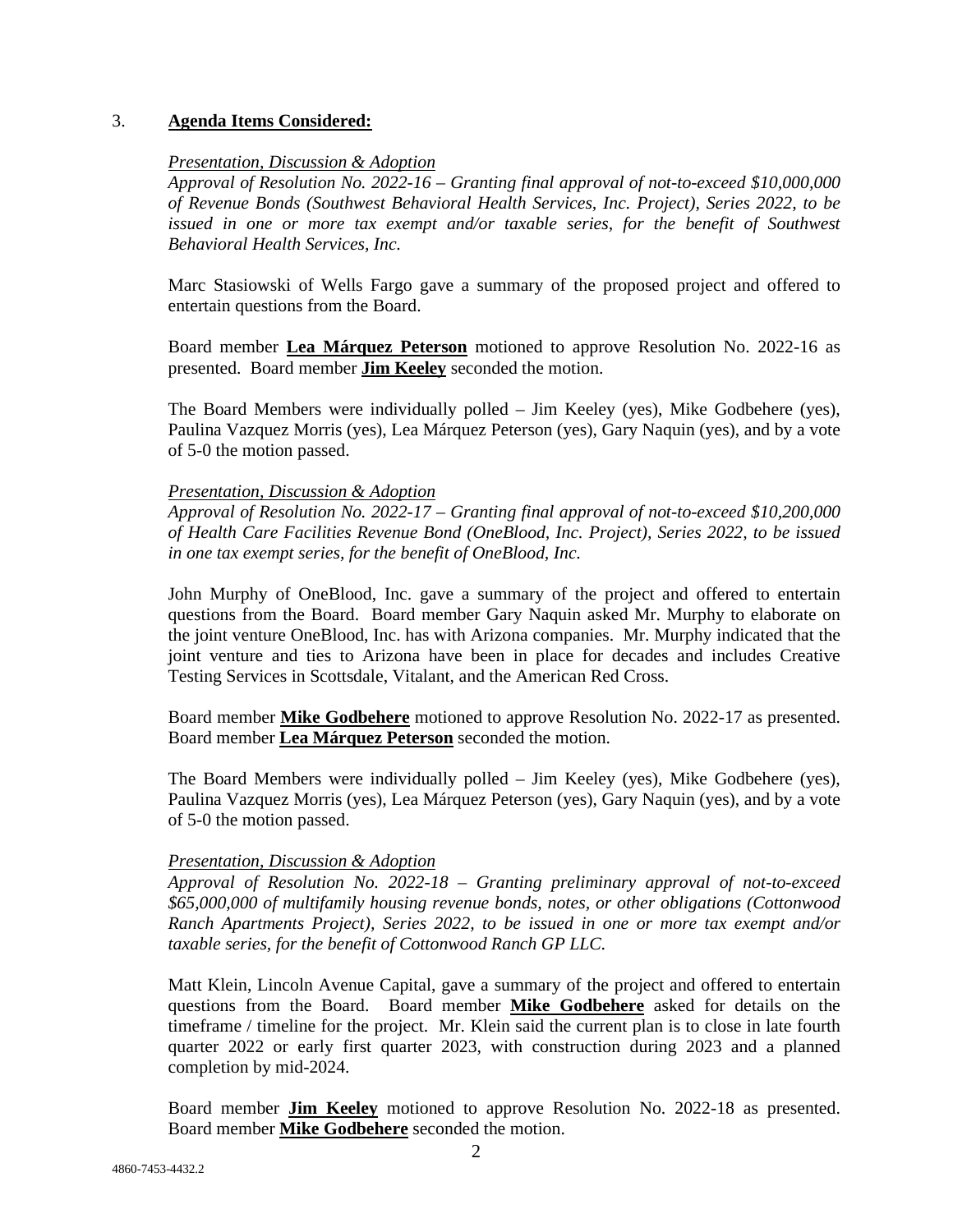The Board Members were individually polled – Jim Keeley (yes), Mike Godbehere (yes), Paulina Vazquez Morris (yes), Lea Márquez Peterson (yes), Gary Naquin (yes), and by a vote of 5-0 the motion passed.

#### *Presentation, Discussion & Adoption*

*Approval of Resolution No. 2022-19 – Authorizing an increase of the not-to-exceed amount related to the Preliminary Approval of multifamily housing revenue bonds, notes or other obligations to finance a qualified residential rental facility to be located in Glendale, Arizona, to be issued in one or more tax-exempt and/or taxable series, to a principal amount of not-to-exceed \$35,000,000 and granting an extension of the Preliminary Approval, for the benefit of Centerline on Glendale, LLC.* 

*and* 

## *Presentation, Discussion & Adoption*

*Approval of Resolution No. 2022-20 – Authorizing an increase of the not-to-exceed amount related to the Preliminary Approval of multifamily housing revenue bonds, notes or other obligations to finance a qualified residential rental facility to be located in Glendale, Arizona, to be issued in one or more tax-exempt and/or taxable series, to a principal amount of not-to-exceed \$35,000,000 and granting an extension of the Preliminary Approval, for the benefit of Centerline on Glendale Two, LLC.* 

It was decided the agenda items #5 and #6 (considering Resolutions 2022-19 and 2022-20) would be considered together since the developments were "sister" projects.

Brian Swanton of Gorman USA gave a summary of the projects and offered to entertain questions from the Board. Board member **Mike Godbehere** asked about the project timing and the plan for closing. Mr. Swanton indicated they are beginning the permitting process in June and have a plan to close in December. Construction is estimated to take 24 months with an anticipation completion date in 2024. Together, the projects will provide a total of 368 units. Board member **Gary Naquin** then asked whether the rent structure has changed from the 60% of median income and Mr. Swanton responded that with the American Rescue Plan rents will be even lower than anticipated and they will offer affordable access to the seriously mentally ill with an income at or below 30% of the median income. Board member **Gary Naquin** then asked about a risk of an increase in costs projected for the project, and Mr. Swanton said there is indeed some risk of increase in costs, but they are limited to items they can buy out ahead of time due to storage limitations. He also noted that they are facing a cost increase on every project, but that lumber prices are actually coming down somewhat at the moment.

Board member **Mike Godbehere** then motioned to approve Resolution Nos. 2022-19 and 2022-20 as presented. Board member **Lea Márquez Peterson** seconded the motion.

The Board Members were individually polled – Jim Keeley (yes), Mike Godbehere (yes), Paulina Vazquez Morris (yes), Lea Márquez Peterson (yes), Gary Naquin (yes), and by a vote of 5-0 the motion passed.

*Presentation, Discussion & Adoption* 

*Approval of Resolution No. 2022-21 – Authorizing an increase of the not-to-exceed amount related to the Preliminary Approval of multifamily housing revenue bonds, notes or other*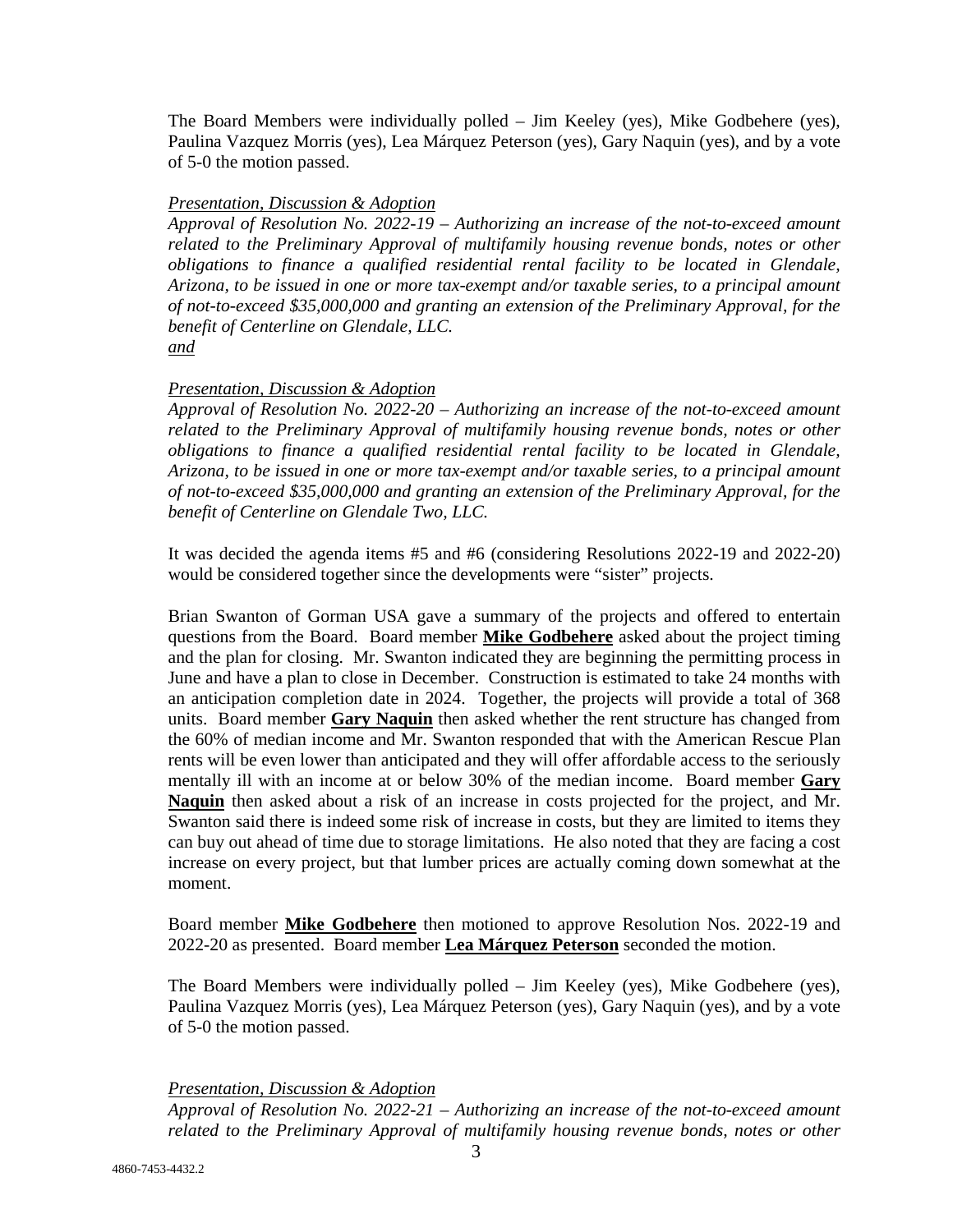*obligations to finance a qualified residential rental facility to be located in Goodyear, Arizona, to be issued in one or more tax-exempt and/or taxable series, to a principal amount of not-to-exceed \$53,000,000 and granting an extension of the Preliminary Approval, for the benefit of Goodyear Leased Housing Associates II, Limited Partnership. and* 

#### *Presentation, Discussion & Adoption*

*Approval of Resolution No. 2022-22 – Authorizing an increase of the not-to-exceed amount related to the Preliminary Approval of multifamily housing revenue bonds, notes or other obligations to finance a qualified residential rental facility to be located in Goodyear, Arizona, to be issued in one or more tax-exempt and/or taxable series, to a principal amount of not-to-exceed \$53,000,000 and granting an extension of the Preliminary Approval, for the benefit of Goodyear Leased Housing Associates II, Limited Partnership.* 

It was decided the agenda items #7 and #8 (considering Resolutions 2022-21 and 2022-22) would be considered together since the developments were "sister" projects.

Board member Jim Keeley asked that the record reflect that he is a partner with Colliers International's Scottsdale Office and has an apparent conflict of interest with respect to agenda items 7 and 8 (consisting of Resolution Nos. 2022-21 and 2022-22) as a member of the financing teams are also employed by Colliers International. He excused himself from the meeting during the discussion and vote on these two matters.

Evan Holmes, Dominium, Inc., gave a summary of the proposed project and offered to entertain questions from the Board.

Board member **Lea Márquez Peterson** motioned to approve Resolution Nos. 2022-21 and 2022-22 as presented. Board member **Mike Godbehere** seconded the motion.

The Board Members were individually polled – Mike Godbehere (yes), Paulina Vazquez Morris (yes), Lea Márquez Peterson (yes), Gary Naquin (yes), and by a vote of 4-0 the motion passed. The record reflects that Jim Keeley rejoined the meeting.

#### *HOME Plus Program Update*

*Presentation by the Program Manager and Executive Director regarding the current status of AZIDA's HOME Plus down payment assistance program production and funding.* 

Dirk Swift, AZIDA Executive Director, and Pat Ray, Cathedral Rock Issuer Services, LLC, gave an update and status on AZIDA's HOME Plus program, the various market conditions affecting it, and proposing a plan to self-fund down payment assistance in the current environment. They then offered to entertain questions from the Board.

Board member **Mike Godbehere** asked whether there had been a default risk assessment beyond the normal default rate since rates are already higher, generally, and the amortizing DPA will increase the borrower's mortgage payment by \$85.33 per month. Dirk Swift indicated he had not performed that analysis and offered to look into that aspect / possibility if the board would like him to. Board members **Gary Naquin** and **Mike Godbehere** also asked various questions about the amounts to be transferred to the State Housing Trust Fund. Pat Ray indicated they met with the Arizona Department of Housing Director Simplot and his staff earlier in May to go over and discussed the proposal. There was additional discussion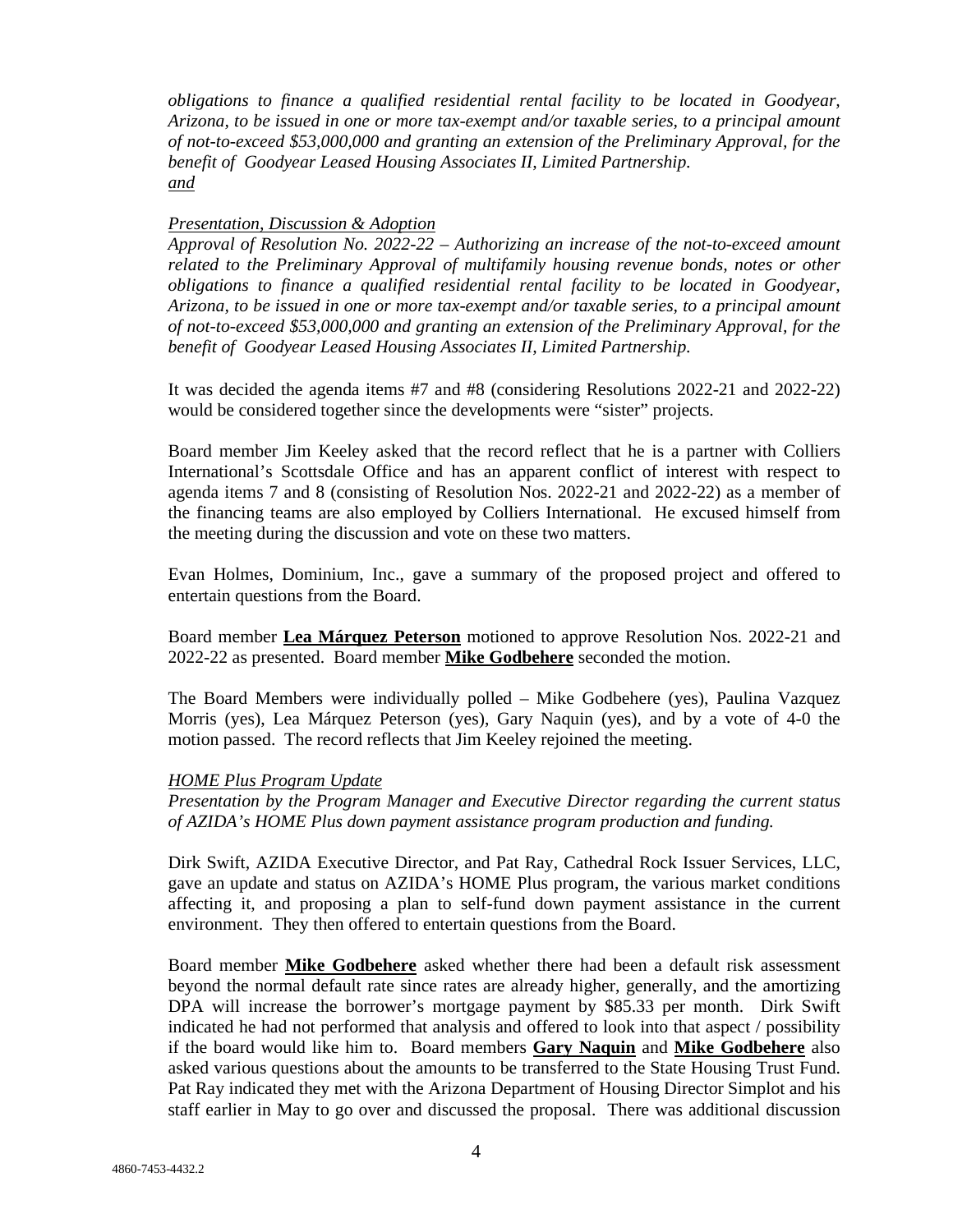between the board members, Dirk Swift and Pat Ray, with a notation that this is still under contemplation and if action is to be considered, it will be on the June meeting agenda.

#### *Presentation, Discussion & Adoption*

*Approval of Resolution No. 2022-23 – Approving Amended and Restated Articles of Incorporation and Amended and Restated Bylaws of AZIDA.* 

Kelly McGuire with Kutak Rock LLP gave a summary of the proposed amendments and offered to entertain questions from the Board.

Board member **Jim Keeley** motioned to approve Resolution No. 2022-23 as presented. Board member **Lea Márquez Peterson** seconded the motion.

The Board Members were individually polled – Jim Keeley (yes), Mike Godbehere (yes), Paulina Vazquez Morris (yes), Lea Márquez Peterson (yes), Gary Naquin (yes), and by a vote of 5-0 the motion passed.

#### 4. **Call to the Public**

President Naquin announced a call to the public for comments*.* 

No comments were made.

## 5. **Announcements**

President Naquin announced that the next meeting of the Arizona Industrial Development Authority Board Meeting would be held on Thursday, June 16, 2022, and said to please consult the Arizona IDA website for any changes and/or meeting details.

#### 6. **Adjournment**

Board member **Mike Godbehere** adjournment of the AZIDA Board Meeting at 4:04 p.m. Board member **Jim Keeley** seconded.

The Board Members were individually polled – Jim Keeley (yes), Mike Godbehere (yes), Paulina Vazquez Morris (yes), Lea Márquez Peterson (yes), Gary Naquin (yes), and by a vote of 5-0 the motion passed.